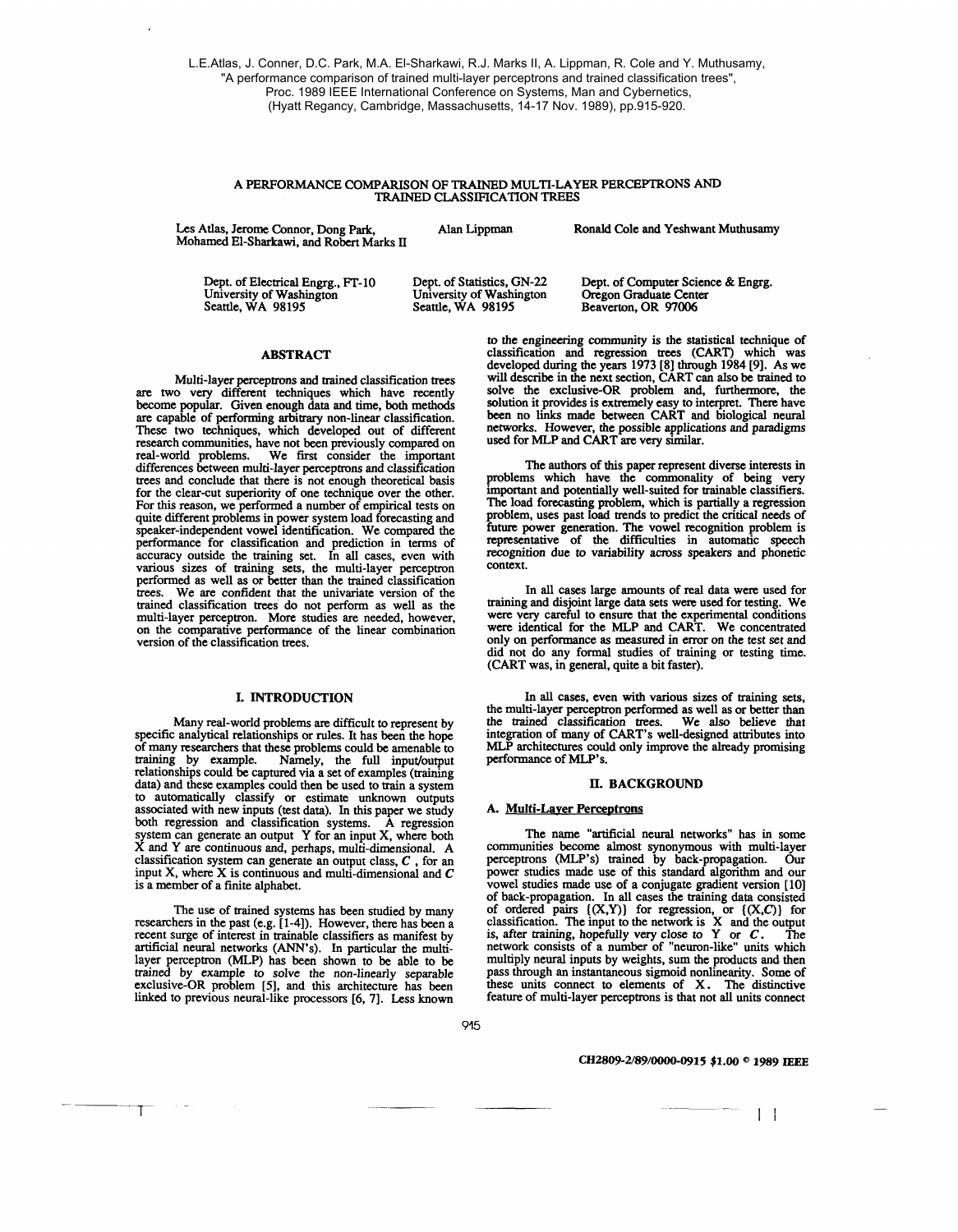to elements of **X,** these "hidden units" connect to outputs of other units, thus giving a multi-layer architecture. The goal of training is to best estimate the multiplicative weights to make the network outputs as close (usually a square-error measure) to  $Y$  or  $C$  as possible.

The usual back-propagation training equations can be seen in Rumelhart et al **[S]** or in a tutorial by Lippmann [ll]. A typical paradigm for training is to initialize all weights randomly and to then update the weight based on a repetitive scanning through the training set. When the error within the training set is considered low enough, the network is considered to be "trained" and ready for testing. In some cases training also involves **thc** choice of network topology, e.g., number of layers and hidden units. In our experiments we were careful to make these design choices only with our training data, thus avoiding positively biased results on the test sets.

When MLP's are used for regression, the output values, Y, can take on real values between 0 and 1. This normalized scale was used as the prediction value in the power forecasing problem. For MLP classifiers the output is formed by taking the (0, 1) range of the output neurons and either thresholding or finding a peak. For example, the vowel study used the maximum of the 12 output neurons to determine the vowel class.

# **B.** Classification and Regression Trees (CART)

CART has already proven to be useful in diverse applications such as radar signal classification, medical diagnosis, and mass spectra classification **[9].** Given a set of training examples **((X,C)),** a binary tree is constructed by sequentially partitioning the p-dimensional input space, which may consist of quantitative and/or qualitative data, into p-dimensional rectangles. The trained classification tree divides the **domain** of the data into non-overlapping regions, each of which is assigned a class label  $C$ . For regression, the estimated function is piecewise constant over these regions.

When used for classification, the first step of the CART algorithm is to find a hyper-plane that best separates the training examples. In a classification problem with two classes,  $C \in \{A, B\}$ , the best possible hyper-plane would be one with all the training examples of class A on one side and All examples of class B on the other. In most cases no ideal<br>"split" of the data is possible. Sensible functions are used to measure the quality of non-ideal splits; by minimizing these functions over all possible splits, the best split is found. An example of such a function for the two class problem is:

# $p_L n_L(A) n_L(B) + p_R n_R(A) n_R(B)$

where  $p_L$  and  $p_R$  is the proportion of training points in the "left" and "right" side respectively.  $n_L(C)$  and  $n_R(C)$  are the number of data from classes  $C=A$  or  $C=B$  which are placed in the left or right side of the split.

Once the first split of the data space has been made, the next step in CART is to consider the split training examples as two completely unrelated sets -- those examples on the left of the selected hyper-plane, and those on the right. CART then proceeds as in the first step, treating each subset of the training examples independently. A question which had long plagued the use of such sequential schemes was: when should the splitting stop? CART implements a novel, and very clever approach; splits continue until every training

T

example is separated from every other, then a pruning criterion is used to sequentially remove splits.

# **C. Relative Expectations of CART and MLP**

The non-linearly separable exclusive-OR problem is<br>an example of a problem which both CART and the MLP can<br>solve with zero error. The training data is a set of 2-input, 1-<br>output ordered pairs,  $(X_1, X_2, Y)$ , which represe side of **figure** 1 shows a trained MLP solution to this problem and the right side shows the very simple trained CART solution. For the **MLP** the values along the arrows represent trained multiplicative weights and the values in the circles represent trained scalar offset values. For the CART figure, y and **n** represent yes or no answers to the trained thesholds and the values in the circles represent the output Y. It is interesting that CART did not train correctly for equal numbers of the four different input cases and that one extra example of one of the input cases was sufficient to break the symmetry and allow CART to train correctly. (Note the similarity to the well-known requirement of random and different initial weights for training the MLP).





CART trains on the exclusive-OR very easily since a rectangle-based partition in the input space is a perfect solution. In general, the **MLP** will construct classification regions with smooth boundaries, whereas CART will construct regions with 'sharp' comers (each region being, as described previously, an intersection of half planes). We would thus expect MLP to have an advantage when classification boundaries tend to be smooth and CART to have an advantage when they are sharper.

Other important differences between MLP and CART include:

CART uses a pruning technique to adjust the size of the tree and avoid both underfitting and overfitting. A MLP avoids ovefit and underfit by using a hand selected number of hidden units. Both pruning and selection of the number of hidden units can be implemented by using data from a second training set (independent of the first).

 $\Box$ 

916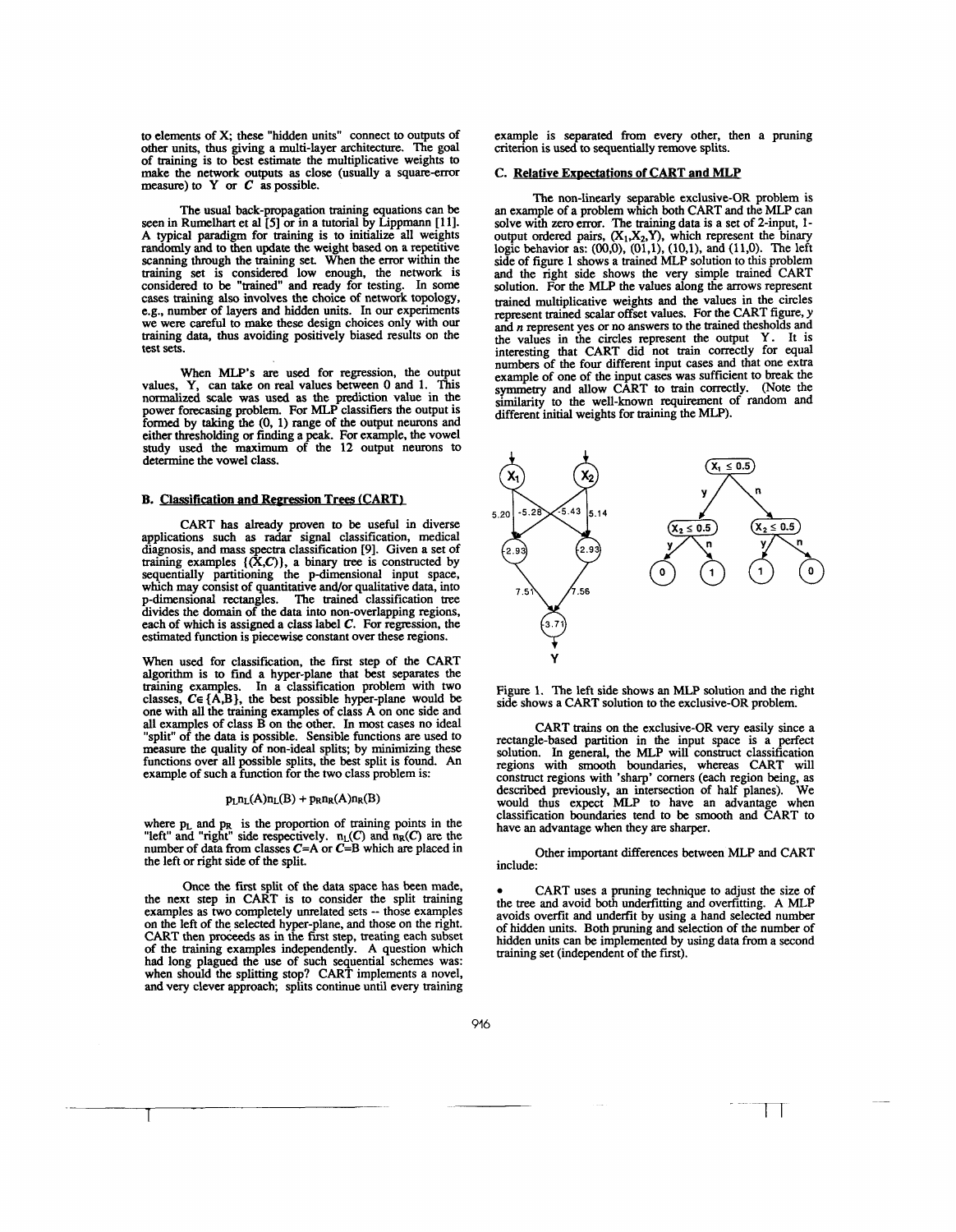A MLP becomes a classifier through an ad *hoc*  application of thresholds or peak-picking to the output values(s). Great care has gone into the CART splitting rules and the usual MLP approach is rather arbitrary.

A trained **MLP** represents an approximate solution to an optimization problem. The solution may depend on initial choice of weights and on the optimization technique used. For complex MLP's many of the units are independently and simultaneously adjusting their weights to best minimize output error.

• MLP is a distributed topology where a single point in the input space can have an effect across all units or the input space can have an effect across all units or analogously, one weight, acting alone, will have minimal affect on the outputs. CART is very different in that each split value can be mapped onto one segment in the input space. This behavior of CART make it much more useful for data interpretation. A trained **tree** may be useful for understanding the structure of the data. The usefulness of MLP's for data interpretation is much less clear.

The above points, when taken in combination, do not make a clear case for either **MLP** or CART to be superior for the best performance as a trained classifier. We thus believe that the empirical studies of the next sections, with their consistent performance trends, will indicate which of the comparative aspects are the most significant.

#### **III. LOAD FORECASTING**

#### **A. The Problem**

The ability to predict electric power system loads from an hour to several days in the future can help a utility operator to efficiently schedule and utilize power generation. This ability to forecast loads can also provide information which is able to be used to strategically trade energy with other generating systems. In order for these forecasts to be useful to an operator, they must be accurate and computationally efficient.

Previous approaches to load forecasting rely upon either time series or regression analysis. In general, the regression approach assumes that the load pattern is heavily dependent on the weather and **finds** an approximate functional relationship between weather variables (such as<br>temperature and wind speed) and the load. A future load can<br>then be predicted by inserting a weather forecast into the<br>previously determined functional relationshi of this approach is the work of Gupta and Yamada [12]. The time series approaches assumes that the load fluctuations are composed of many periodicites, such as daily, weekly, and seasonal variations. These periodicities can be considered stochastic and parameters to describe them can be estimated by, say, autoregressive moving average [13] or spectral expansion [14] techniques.

We assume the nature of this problem to be a mixture of a true regression (based on a weather forecast) and a time series prediction. This assumption is the basis of our approach to utilize trained classifiers. More details on this approach and our MLP results can be found in Park et al [15].

# **B. Methods**

Hourly temperature and load data for the Seattle/Tacoma area were provided for us by the Puget Sound<br>Power and Light Company. Since weekday forecasting is a more critical problem for the power industry than weekends, we selected the hourly data for all Tuesday through Fridays in the interval of November 1, 1988 through January 31. 1989. These data consisted of 1368 hourly measurements that consisted of the 57 days of data collected.

Several techniques of input and output pairing were tried and after **some** investigation [15] we found that a good choice of data organization for our trainable classifier was

$$
\{(X ; Y)\} = \{(k, L_{k-2}, L_{k-1}, T_{k-2}, T_{k-1}, T_k; L_k)\}
$$

where  $k$  was the hour(1-24) of the day and  $L_i$  and  $T_j$  signify the load and temperature at the i-th and j-th hour respectively. The input thus consists of the hour, 2 past load and temperature readings plus the current temperature. The actual current temperature was used during training and the predicted temperature was used during test, thus representative of the actual technique of relying upon weather reports. The output part is the predicted load, Lk.

These data were presented to both the **MLP** and the CART classifier as a 6-dimensional input with a single, realvalued output. the **MLP** required that **all** values be normalized to the range **(0,** 1). These same normalized values were used with the CART technique. Our training and testing process consisted of training the classifiers on 53 days of the data and testing on the 4 days left over at the end of January 1989. Our training set consisted of 1272 hourly measurements and our test set contained 96 hourly readings.

The **MLP** we used in these experiments had 6 inputs (plus the trained constant bias term) 10 units in one hidden layer and one output. This topology was chosen by making layer and one output. This topology was chosen by making use of data outside the trainng and test sets. A standard error backpropagation rule [S] was used for training the interconnect weights. The CART system made use of programs from California Statistical Software [16] and was set up to design regression trees.

# **C. Results**

Errors for this problem are different than they were from the previous classification problem. In particular the output of the two techniques were real numbers, and an error measure was needed to describe how far these predicted values, in testing, deviated from the true value. We chose to use a  $l_1$  norm, namely

$$
h l_1 \text{ norm, namely}
$$
\n
$$
\text{percent error} = \frac{1}{120} \sum_{k=1}^{120} \frac{|L_k - L_k'|}{L'_k} \qquad x \text{ 100\%}
$$

where  $L_k$  was the predicted load and  $L_k'$  was the true load at hour k.

917

 $\perp$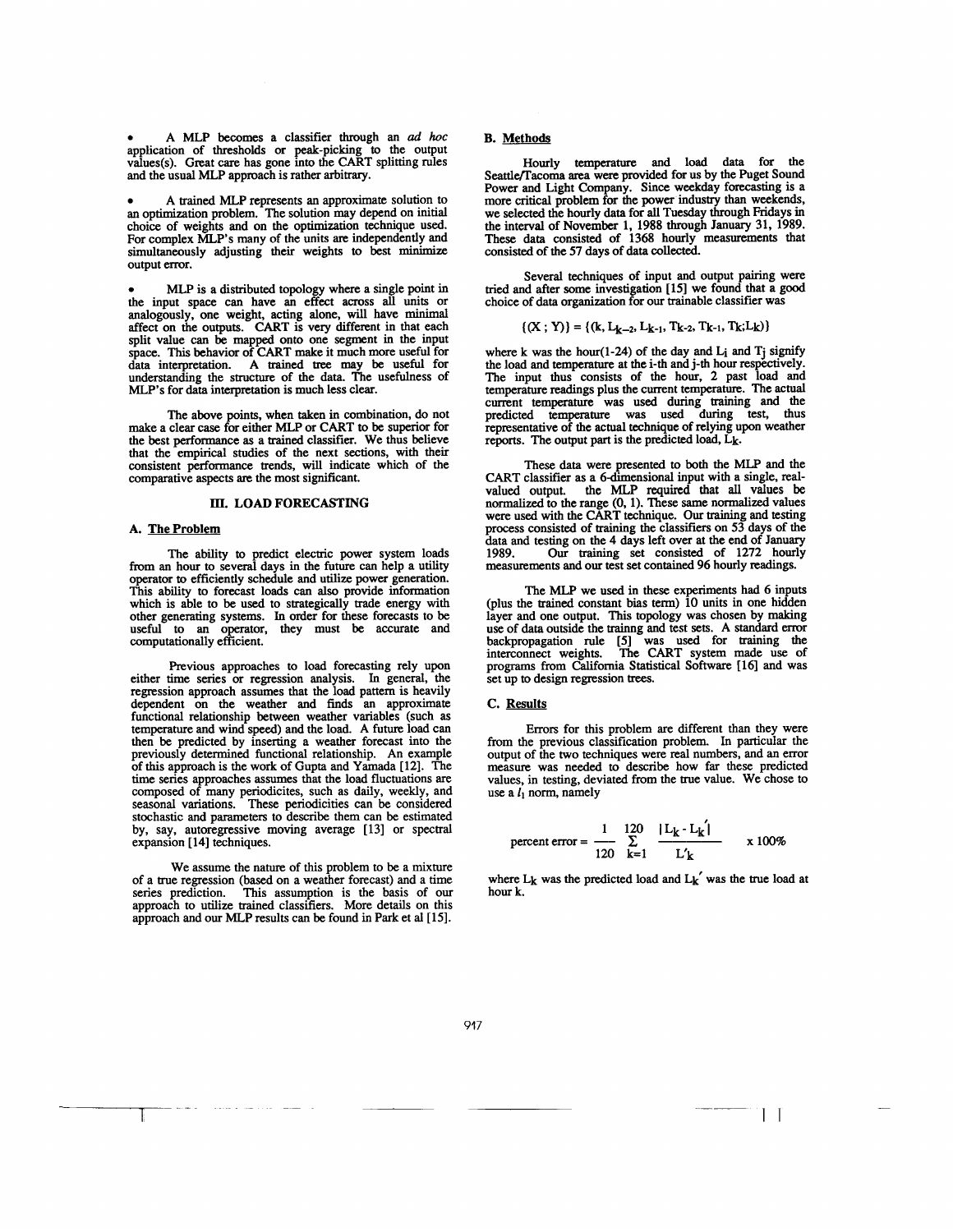The comparative results are listed in Table 1. While both techniques gave quite low error rates, it is very notable that the MLP results were almost always better than the CART results and the wurst MLP result (1.78%) was close to the best CART result (1.68%). The ratio of the averages of the independent CART and MLP experiments was about 2.1. This difference is, for real applications, sizable and significant. It is also worth noting that the trained MLP offers performance which is at least as good as the current techniques used by the Puget Sound Power and Light Company.

|            | PERCENT ERROR |             |
|------------|---------------|-------------|
|            | MLP           | <b>CART</b> |
| Test day 1 | 1.78%         | 3.33%       |
| Test day 2 | 1.08          | 2.83        |
| Test day 3 | 1.39          | 3.63        |
| Test day 4 | 1.30          | 1.68        |
| Average    | 1.39%         | 2.86%       |

Table 1. Comparison of **MLP** and CART on load forecasting.

Figure 2 depicts a comparative example of 3 days of data. With the exception of most of the positive and negative peaks, CART and **MLP** performed similarly well. We tended to see more error outliers for CART than for MLP, but our observations have not yet conclusively shown that peak deviations are the main reason for CART'S relatively poorer performance.



Figure 2. Hourly load predictions for CART and MLP.

#### **IV.** SPEAKER-INDEPENDENT VOWEL CLASSIFICATION

# A. The Problem

For our last comparative study we chose a very difficult **task:** speaker-independent classification of vowels excised from continuous speech. Speaker-independent vowel recognition is difficult because of the many sources of variability that influence the physical realization of a vowel. The spectrum of a vowel is determined in part by the length of the speaker's vocal tract; the same vowel produced by two speakers may differ by over 1000 Hz in the location of the resonant frequencies (formants) important for classification [17]. Variation is also provided by the context in which the vowel occurs. For example, the second lowest vowel formant of *f*ih/ in "kick" and "Lil" may differ by as much as 1000 Hz in the two contexts. There are several other sources of variation, such as speech rate, syllable stress and word stress.

To make the task even more difficult in the present experiments the classifiers were presented only with information from a single spectral slice. The spectral slice was taken from the center of the vowel, where the effects of coarticulation with surrounding phonemes are least apparent.

There are several interesting reasons to investigate vowel recognition using a single spectral slice. First, the most successful speech recognition systems today [18] model phonemes as *sequences* of spectra. By examining classification performance using a single spectra slice, we can gain some insight about the relative performance of these gain some insight about the relative performance of these systems at the phonetic level. An important feature of any representation is how well it preserves phonetic information. Classification using a single spectral slice provides a good measure of this capability. Second, the present experiments address the question of how best to present information about the spectrum to a classifier. Should the classifier be presented with the complete set of spectral coefficients, or will some processing scheme produce better classification results?

#### B. Methodology

The training and test sets for the experiments Ine training and was also its and structure consisted of featural descriptions, X, paired with an associated class. C, for each vowel sample. The 12  $\frac{1}{2}$  associated class, C, for each vowel sample. The 12 monophthongal vowels of English, shown listed in Table 2, were used for the classes.

| Phone | <b>Example</b> | <b>Phone</b> | <b>Example</b> |
|-------|----------------|--------------|----------------|
| /iy/  | beat           | /ah/         | butt           |
| /ih   | bit            | /uw/         | boot           |
| /eh/  | bet            | /uh/         | book           |
| /ae/  | bat            | /ao/         | bought         |
| /ix/  | roses          | /aa/         | cot            |
| /ax/  | the            | /er/         | bird           |

 $\Box$ 

Table 2. The 12 classes for the vowel problem.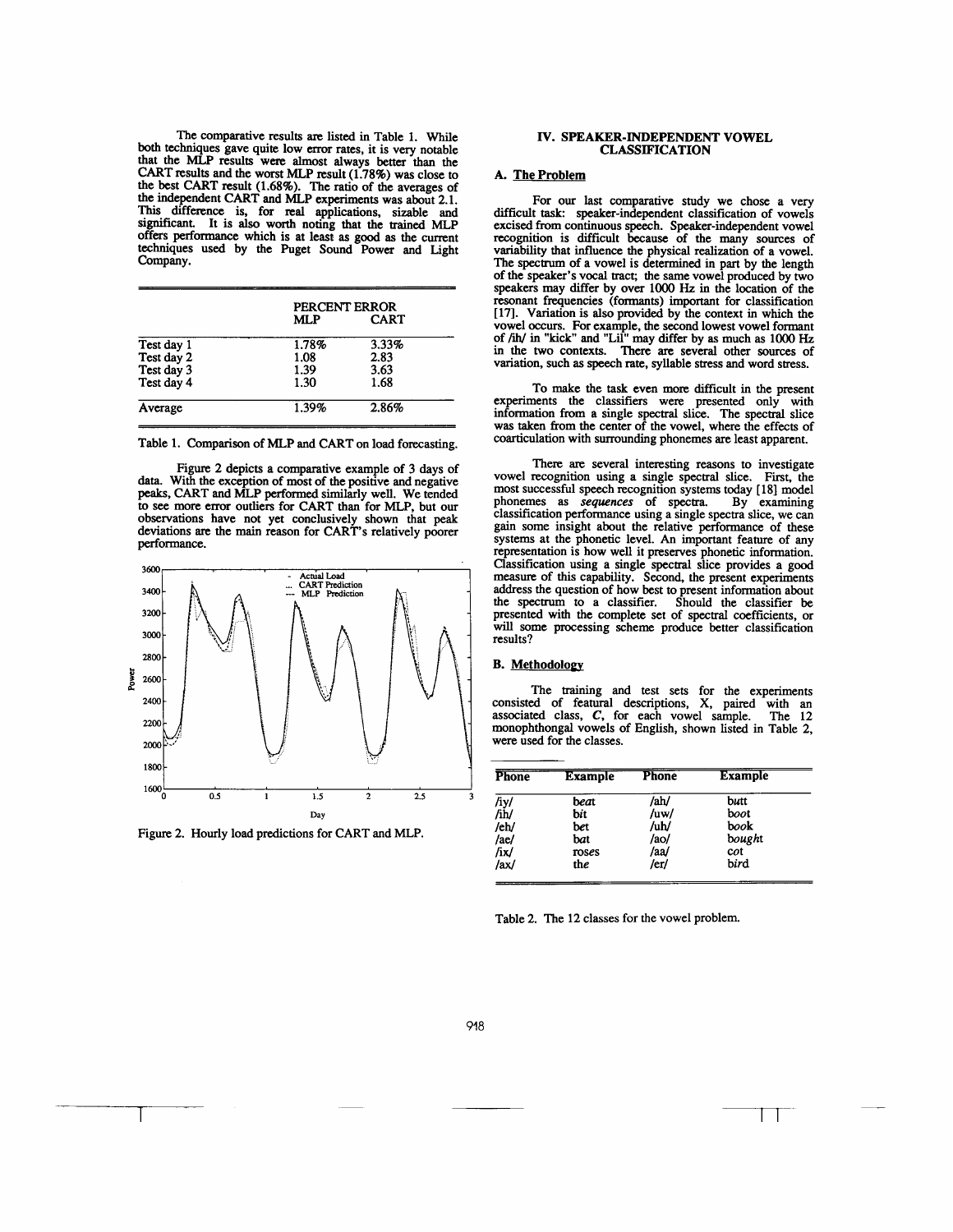The vowels were excised from the wide variety of phonetic contexts in utterances of the TIMIT database, a standard acoustic phonetic corpus of continuous speech, displaying a wide range of American dialectical variation **[19,**  20]. The diphthongs *loyl, layl, leyl, lawl*, and *low/* were excluded because they are characterized by spectral change, and are therefore inappropriate for experiments using information from a single spectral slice. The training set consisted of **4104** vowels from **320** speakers. The test set consisted of **1644** vowels from a different set of **100** speakers.

A 256-point real **DFT** was computed on each utterance, with a **10 ms** Hamming window and **<sup>3</sup>**ms increment, yielding **<sup>128</sup>**spectral energy coefficients every **3** ms frame of the utterance. Since the impmant information about vowel identity is found below **4 kHz.,** only the first 64 spectral coefficients (0-4 **kHz)** were used. Using the hand-segmented phonetic transcriptions provided by the TIMIT database, the center frame of each vowel token was located, and the first 64 spectral coefficients corresponding to this frame were extracted. The coefficient values (in dB) were then normalized to lie between **<sup>0</sup>**and **1.** Normalization was done by computing the "relative value" of each coefficient with respect to the maxima and minima in the 64 coefficients.

# $normalized value = \frac{(X_i - min)}{n}$ (max - min)

where  $X_i$  is the value of any spectral coefficient,  $max$  is the value of the largest of the 64 spectral coefficients, and **min** is the value of the smallest of the 64 spectral coefficients.

The **MLP** systems consisted of 64 inputs (the number of **DFT** coefficients) and **12** outputs. There was one hidden layer which consisted of **40** units.

The networks were trained using backpropagation with conjugate gradient optimization **[lo].** The procedure for training and testing a network proceeded as follows: The network was trained on **100** iterations through the **4104**  the training set and a different set of 1644 test vectors. This process was continued and the performance of the network on the training and test vectors was recorded after every 100 iterations through the training set. The training was stopped when the network had converged; convergence was observed as a consistent decrease or leveling off of the classification percentage on the test data over successive sets of **100**  iterations.

The CART system was trained using two separate computer routines. One was the CART program from California Statistical Software; the other was a routine we California Statistical Software; the other was a routine we designed ourselves. We produced our own routine to ensure a careful and independent test of the CART concepts described in Breirnan et al[9].

# **C. Results**

When using the scaled spectral coefficients to train both techniques, the MLP correctly classified 47.4% of the test set while CART employing uni-variate splits performed at only **38.2%.** 

One reason for the **poor** performance of CART with uni-variate splits, may be that each coefficient (corresponding to energy in a narrow frequency band) contains little information when considered independently of the other coefficients. **For** example, reduced energy in the 1 kHz band may be mcult to detect if the energy in the **1.06 kHz** band was increased by **an** appropriate amount. The CART classifier described above operates by making a series of inquiries about one frequency band at a **time,** an intuitively inappropriate approach.

We achieved our best CART results, 46.4% on the test set, by making use of arbitrary hyper-planes **(linear**  combinations) instead of univariate splits. This search-based approach gave results which were within 1% of the MLP results.

These seemingly low scores came from a task with chance performance of about **8.3%.** Nevertheless, the high error rates we found are probably indicative of the extreme difficulty in identifying speaker-independent vowels from a single spectral slice. In fact, listeners presented with vowel sounds excised from the TIMIT data **base** agree on vowel labels only about 65% of the time **[21].** There is a large difference between this problem, with its apparent high optimal error rate, and the power security problem, which had a **0%** optimal error rate.

# **V. CONCLUSIONS**

Table **3** lists a summary of comparative results for both problems. This table includes, where suitable, the best performing case for both CART and the **MLP.** The load forecasting and the vowel classification problem differed in more than just application area; they each have a very different underlying structure. The problem of vowel recognition gave MLP and CART results which are not immediately applicable. However, the impressive performance of the **MLP** technique for load forecasting at least equaled the techniques currently used by the Puget Power and Light Company.

Note that the best CART performance on the vowels was very close to the MLP result. This CART result made use of linear combination splits. Also, other **MLP** vowel experiments which made use of more features and gave performance as high as 55.2% correct **[22].** We are currently in the process of applying linear combination splits to the load forecasting problem and to the larger vowel feature set.

|                   | Lowest Error Rate |             |  |
|-------------------|-------------------|-------------|--|
|                   | MLP               | <b>CART</b> |  |
| Load Forecasting  | 1.39%             | 2.86%       |  |
| Vowel Recognition | 52.6%             | 53.6%       |  |

Table **3. Summary** of best results on load forecasting and vowel recognition.

 $TT$